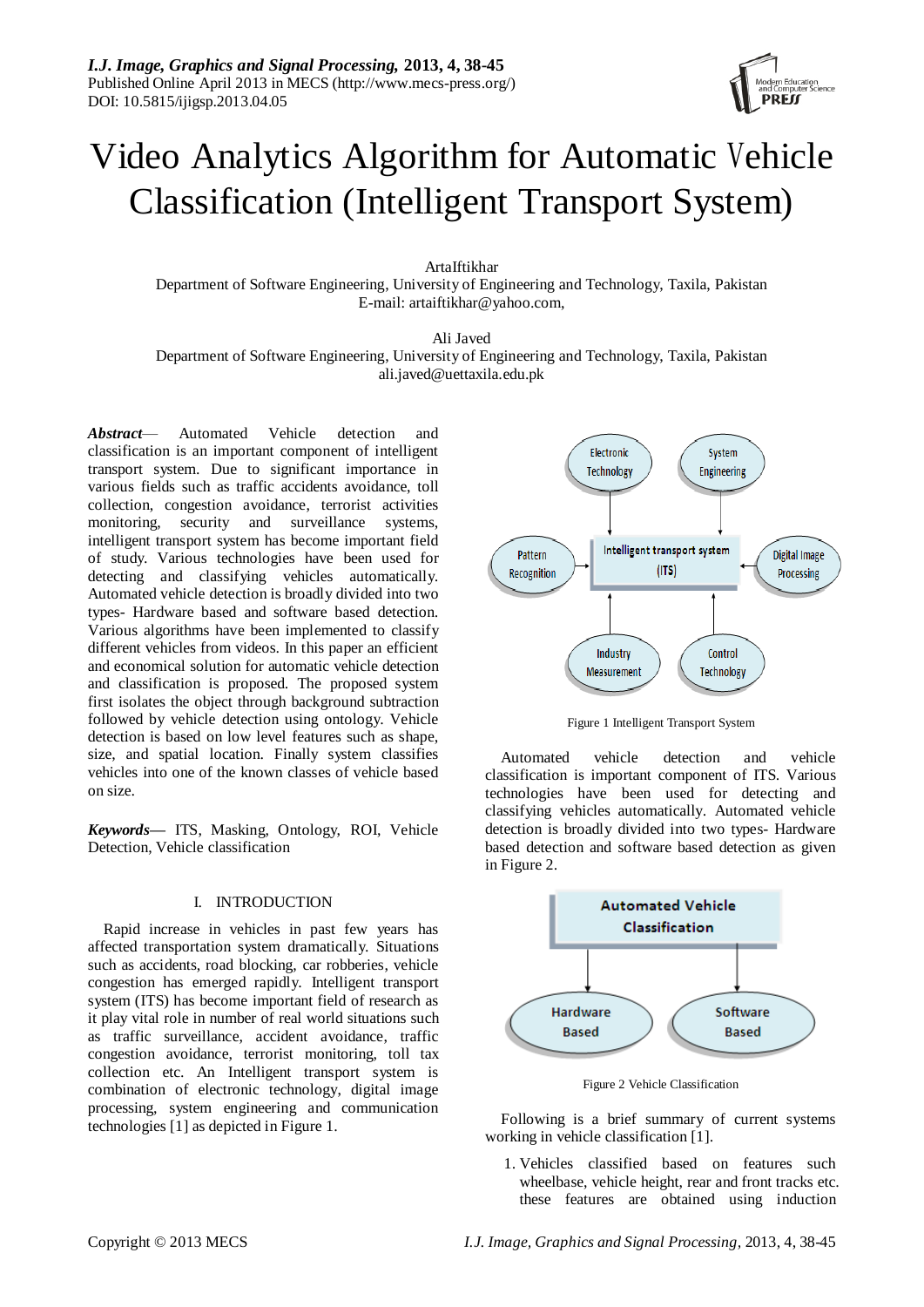magnetic coils, infrared transmitters, piezoelectric sensors etc.

- 2. Induction coil is used to get induction curves of vehicles, and then by using this information vehicles height, length, edges etc can be calculated which can be used in fuzzy classifiers to classify vehicles. This method has high precision and accuracy rate but it is costly and its installation and periodic maintenance damages the road. The device also has limited short lifetime and gives limited traffic information. Although device has its own uses but still it is used rarely.
- 3. Making video of vehicles using video cameras or taking photos using infrared, ultrasound, laser and so on. Then obtain several features by digital image processing technologies to help classify vehicles. Images captured by ultrasound or laser technology are very costly and images obtained by CCD camera are economical and used mostly. It is current research area as it need a lot of improvement. There is need of a lot of research and work to improve the accuracy and efficiency of vehicle detection and classification by using digital image processing techniques.
- 4. Automated vehicle detection and classification using CCD or video cameras is passive classification technology. It captures frame or image from the captured video and uses it to analyze different characteristics of vehicles by using digital image processing techniques and detect and classify vehicles. The proposed algorithm in this paper obtain frame from the recorded video, use image processing techniques to extracts low level features including size etc to classify vehicles.

Video based vehicle detection and classification has following advantages over Hardware based detection and classification

- 1. Economical, as it only needs CCD camera as compared to costly piezoelectric sensors etc.
- 2. Installation is very easy, also maintenance cost is very low.
- 3. Its installation and maintenance cause no damage to road, also it has no effect on traffic.
- 4. No harmful effects on environment.
- 5. Hardware based detectors have low visibility and provide less information as compared to video based detection.
- 6. It can also be combined with existing surveillance equipment to enhance the advantages of existing surveillance technology.
- 7. No issue of interference between same detectors.
- 5. Live video produced by camera can be recorded and then replayed to search for specific vehicle, this information can help in various fields like motorway surveillance etc.

Although vehicle detection and classification based on video also has some disadvantages like low capacity, slow processing etc but still its advantages are much better than hardware based detection. Due to easy installation and economical maintenance, it is more economical than hardware based detection. Very low cost CCD cameras can be used in video based detection and they provide more information than other hardware based detection, video based detection is more commonly used technology in ITS. Section II comprise of brief survey of current technologies including video based vehicle detection and classification algorithms is presented. Our proposed algorithm is presented in Section III. Section IV comprises of experimental results and finally Section V includes future improvements for our proposed system.

#### II. SURVEY OF CURRENT VEHICLE DETECTION AND CLASSIFICATION SYSTEMS

Wei, Shang , Guo and Zhiwei [1] defined vehicle classification method using eigenfaces. Their system performs classification using two steps that is training and then classification. They use time average technique to subtract the background in the first step, followed by the extraction of object's edges or outline using background differencing. System uses outline information to get vehicles borders. Vehicle border information is used to calculate its height. Images are then normalized to finally build the library of vehicles frontal view. Classification step comprises comparison in which input vehicle face is compared with library of eigenvectors to classify vehicle. Comparison is done using minimum distance technique.

Wei, Yu and Chen [2] described that most vehicle surveillance systems consist of three steps namely vehicle detection, vehicle tracking and finally vehicle classification as depicted in Figure 3. They proposed the system that uses optimal classifier to classify vehicles into different types. Their system extracts different features of given image and then feed these features to the optimal classifier to get the classification results. They also worked on lane division lines and proposed algorithm to eliminate shadows.



Figure 3 Vehicle Surveillance Systems [2]

Goyal and Brijesh [3] proposed a new technique that classifies vehicle into one of the four known categories. They used neural network technique for the classification of vehicles. The proposed system extracts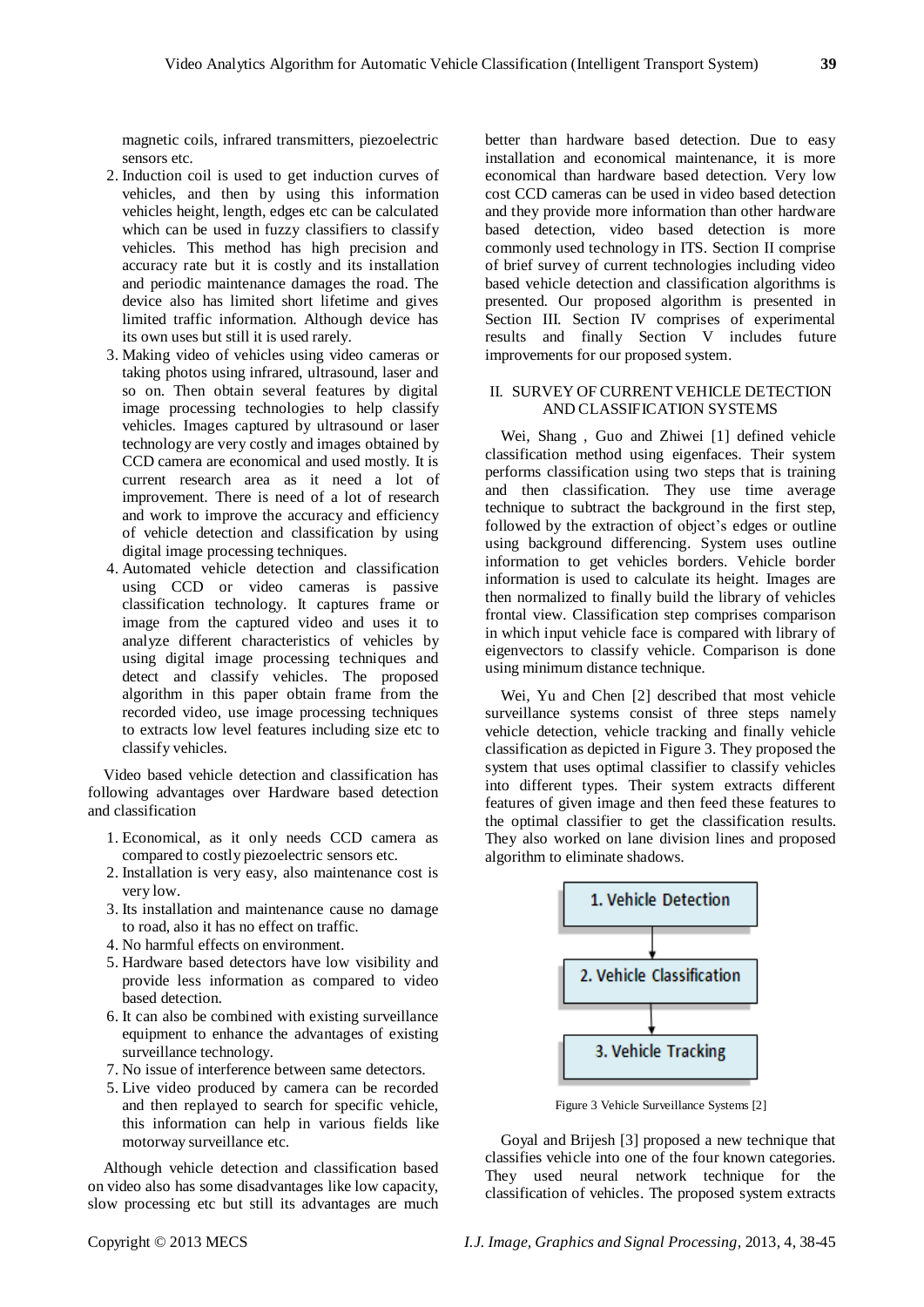different features of vehicle from given image, then normalizes extracted features and input these features to neural network to get the classification results. The proposed system is based on structural features. They use Multi layer percept based classifier with additional neurons and compared the experimental results with back propagation based classifier and direct solution technique .The comparison results proved that MLP based classifier has high accuracy rate than BP and direct solution.

Xu, Liu, Qian and Han [4] proposed a simple algorithm that classifies people and vehicles from video. Proposed system classifies object as people or vehicle based on hough feature. The proposed algorithm subtracts the objects from static background using background subtraction method. Then system uses canny edge detector to extract edges of objects. The algorithm uses Hough transform to extract strait lines from the given object and finally classifies object into one of the two categories that is people or vehicle. Proposed system architecture is shown in Figure 4. Proposed system is very fast and simple and gives higher accuracy rate.

Ma and Grimson [5] in their research presented that object recognition in videos is easier than in static images as background subtraction can be achieved easily using background modeling in videos. They extract object and then normalize it to cope with scale variations in objects. They showed accuracy in object classification rate is increased if features are repeated. Discriminability is very important in selected features. They used various features for vehicle detection including edge points and SIFT. For achieving discriminability in features they associated edge points to the SIFT descriptors and for achieving repeatability

they used modified SIFT. Their system work well with poor quality and small size images.



Figure 4 Hough Based Classification [4]

Table 1 depicts summary of current systems for vehicle detection and classification. Each system uses different low level features to detect and classify vehicle. Different view of vehicles are used, mostly system used top view of the vehicle. Classification rate vary depending on number of features used. Brief summary of current systems is outlined in Table 1.

| <b>Proposed Method</b>                 | <b>Features Used</b>                     | <b>Classification Types</b>              | <b>Vehicle View</b>                | <b>Vehicle</b><br><b>Samples</b>       | <b>Percentage Accuracy</b>                                                       |
|----------------------------------------|------------------------------------------|------------------------------------------|------------------------------------|----------------------------------------|----------------------------------------------------------------------------------|
| Eigenface<br>based<br>Classification   | borders, length, height,<br>eigenvectors | Car types eg Lamborghini,<br><b>BMW</b>  | Frontal face view                  | 100<br>vehicle<br>face images          | 100 %                                                                            |
| Vehicle Tracking<br>and Classification | size,<br>Histogram,<br>linearity         | MiniVan,<br>Van truck,<br>Car.<br>truck  | face<br>Frontal<br>and<br>top view | videos<br>3<br>of<br>20443<br>vehicles | without<br>69%<br>shadow<br>elimination<br>82%<br>with<br>shadow<br>elimination  |
| Neural<br>network<br>based classifier  | Structural features                      | Bus, Van, Saab 9000                      | View from Differ-<br>ent angles    | 400<br>images                          | 62% on test set                                                                  |
| Hough<br>based<br>classifier           | Edges, shape, location                   | 2 types, vehicle and people              | Frontal face view                  | 3 videos                               | 94%<br>from $3$<br>average<br>videos                                             |
| Edge<br>based<br>classifier            | Modified SIFT                            | Cars vs minivans and Sedans<br>vs taxies | Top view                           | training<br>50<br>samples              | 98.5%<br>for<br>cars<br><b>VS</b><br>minivans and 95%<br>for<br>Sedans vs taxies |

Table 1 Summary of vehicle classification systems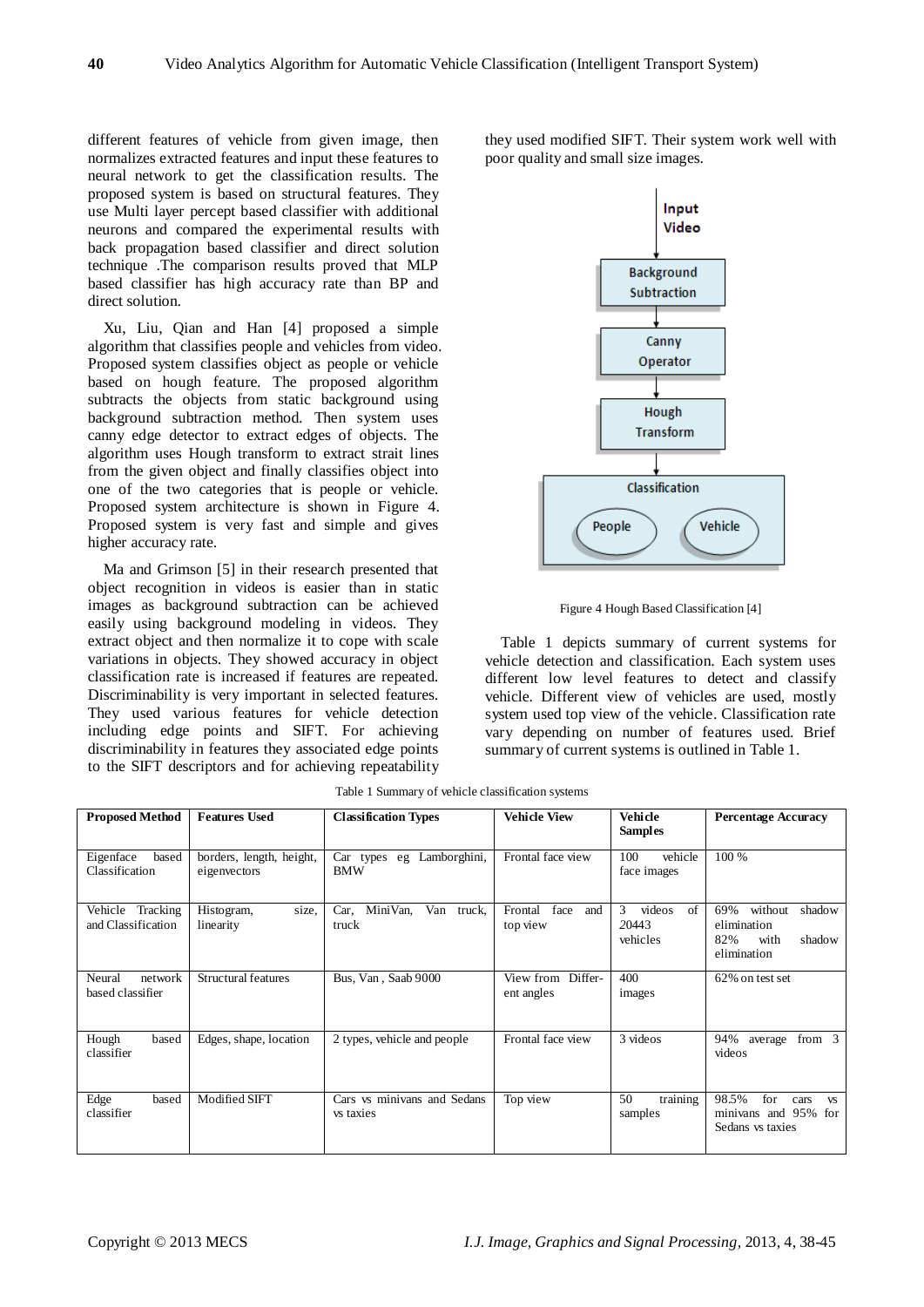#### III. PROPOSED ALGORITHM ARCHITECTURE

This research work presents an efficient algorithm that performs two tasks of artificial intelligence namely automatic vehicle detection and vehicle classification. It detects the presence of vehicle in the video and classifies it into one of the known class. The proposed algorithm performs the vehicle tyres detection from the side view through ontology. The proposed system extracts frame from the given video, remove noise from image by performing smoothing and convert RGB image to grayscale color model so that low level features can be extracted easily, some pre-processing steps including erosion, dilation (morphological operation) are performed on the grayscale image. Region of interest or object is separated from the static background by using background subtraction technique, followed by the extraction of low level features of given object using Canny edge detector and Hough transform [6]. Proposed system uses shape, spatial location and size as low level features and performed ontology or logical reasoning to detect tyres, and detect vehicle based on tyre presence and once vehicle is detected it is classified into one of the known category. The architecture of proposed algorithm is presented in Figure 5.



Figure 5: Algorithm Architecture

# *A. Pre-processing*

Noise is removed from the extracted frame by smoothing. Extracted image is converted from RGB color model to grayscale color model to make the detection process easy.

# *a. Smoothing*

Smoothing is often used to reduce noise within an image or to produce a less pixilated image. For Smoothing operation different filters are used. Smoothing filters or low-pass filters let low frequency components pass and block the high frequency components. In proposed system weighted average filter is used for smoothing which removes noise while not causing blurring as shown in Figure 6. Smoothing reduces noise on images by replacing every pixel by a weighted average of its neighbour pixels. Following convolution is used for smoothing as mentioned in eq (1):

$$
h(i,j) = \sum_{a=a(start)}^{a(end)} \sum_{b(start)}^{b(end)} g(a,b)f(i-a,j-b)
$$
(1)

 Where g is the convolution mask, f is the image, and a(start), a(end), b(start), b(end) defines the size of kernel.



Figure 6 (a) Input Image (b) Enhanced Image

#### *b. Color Conversion*

Grayscale color model contains only the intensity information. In proposed system object is converted from RGB to grayscale color model so that low level features can be extracted easily.

# *B. Morphological operations:*

The morphological operator erosion acts like a local minimum operator*.* Grayscale image erosion computes the minimum of each pixel's neighbourhood whereas dilation computes the maxima. The neighbourhood is defined by the structuring element (that determines the shape of a pixel neighbourhood over which the minimum is taken). Erosion process makes the objects look smaller, and can break a single object into multiple objects, and makes the edges thin, whereas dilation makes the objects larger, and can merge different objects into a single object. Dilation also makes the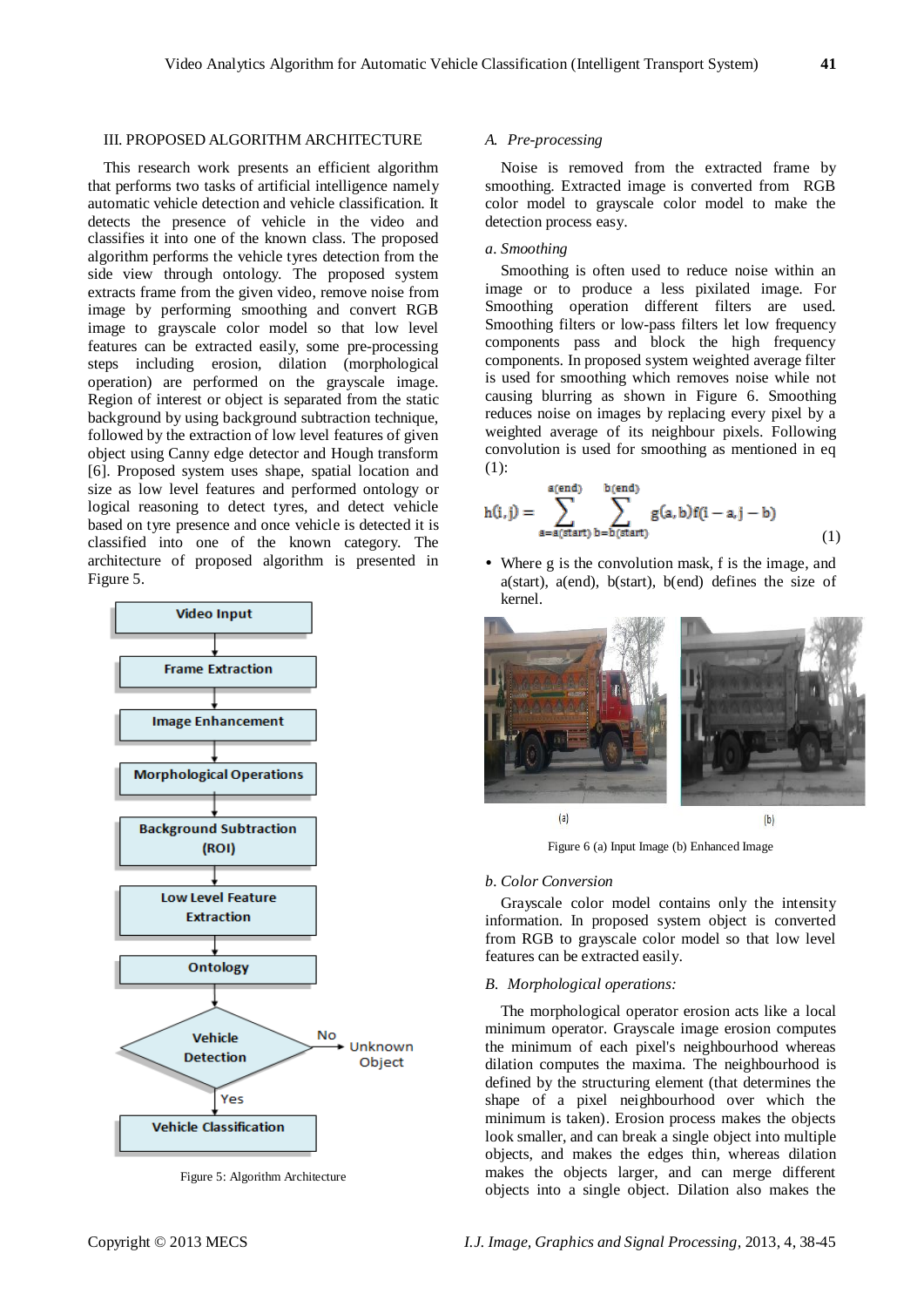edges more prominent and thick. Figure 7 shows the result of erosion and dilation.





 $(b)$ 

Figure 7 (a) Erosion (b) Dilation

# *C. Background Subtraction:*

Region of interest or object is isolated from the static background using background subtraction method [7].It is one of the most useful techniques to get the desired object from the image. Object can be segmented using Gaussian mixture model of background subtraction technique [8] [9] if region of interest is moving while background is static. The proposed system extracts the region of interest by background subtraction [10] which provides the region where the vehicle exists in the scene. A mask is created for this region, convolved over the input image to obtain the vehicle and subtracts the background. Figure 8 shows the result of object extraction.





Figure 8 (a) Background Image (b) Input Image (c) Extracted Object

#### *D. Masking:*

Proposed methodology needs to extract low level features of an object to detect tyres. It is known that tyres are always present in the lower half of the image so proposed algorithm focused on partial sampling technique [11] that is created a mask that highlights the lower region of the image while subtracts the upper half of the image. In this way performance of algorithm is enhanced. Result of masking is shown in Figure 9.





Figure 9(a) Input Frame (b) Mask (c) Convolved Image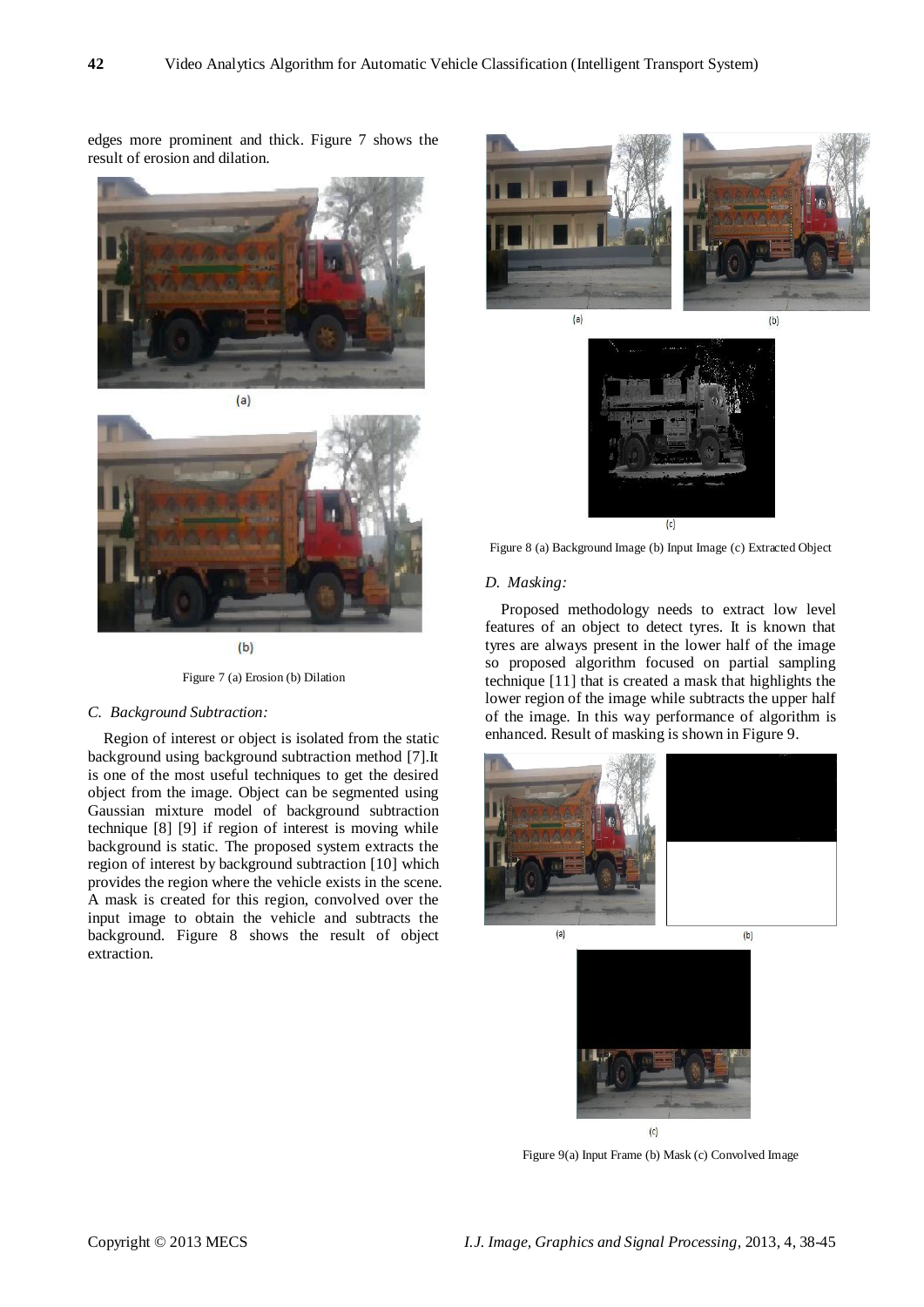#### *E. Features Extraction:*

Low level features including size [8], shape and location are extracted. Canny Edge detector [12] is used to extract edges from the object. This edge image is then used to find circles. Hough transform [6] is used to detect circles from the image. Hough transform find the circles from the lower half of the image. Pixel coordinate values are processed to find the spatial location of the object. Results of feature extraction are shown in Figure 10.





 $(b)$ 

Figure 10 (a) Edge Image (b) Circle detection

# *F. Ontology:*

Ontology means using low level features to describe real life object for example to define sky we say if color is blue and texture is smooth and spatial location is top, then it is sky. Proposed methodology use ontology to define the vehicle. Vehicle is defined as any object that has two tyres from the side view. Tyres are defined as two circles in the image that have radius in some defined range and have center points in same y axis and are below the half of the image. On the basis of tyres presence, vehicle is detected in the current frame or image.

#### *G. Vehicle Detection:*

If two or more tyres are detected in the given object, then the given object is classified as vehicle otherwise system classify it into unknown object.

#### *H. Vehicle Classification*

If vehicle is detected in the current frame, then system use size feature to classify vehicle into known type. Size is calculated by measuring the length between centers of two tyres of given vehicle.

# IV. EXPERIMENTAL SETUP AND RESULTS

The proposed system utilizes Nikon 8MP camera which captures video at frame rate of 30 frames per second. To fulfill the commitment of delivering an economical system Nikon 8MP has been used for video acquisition. Camera was positioned at a fixed distance of 4 meter from the vehicle.We performed our algorithm on several videos including more than 100 vehicles. Detection and classification rate vary for different weather conditions. Figure 11(a) represents the vehicle detection and classification ratio in day light and evening. The results for daylight are quite excellent near to 96% whereas evening time results lies in the range of 90-92% which are also quite encouraging despite the constraint of illumination conditions. Recognition rate of different vehicles including Car, Bolan, Van, Coaster, Bus and Truck is presented in Figure 11(b). Comparative results demonstrate that the recognition ratio for Truck and Bus are quite excellent due to their large size, whereas car and bolan have small size so recognition rate lies in the range of 95-96%.



Figure 11 (a) Vehicle Detection and Classification Ratio in DayLight and Evening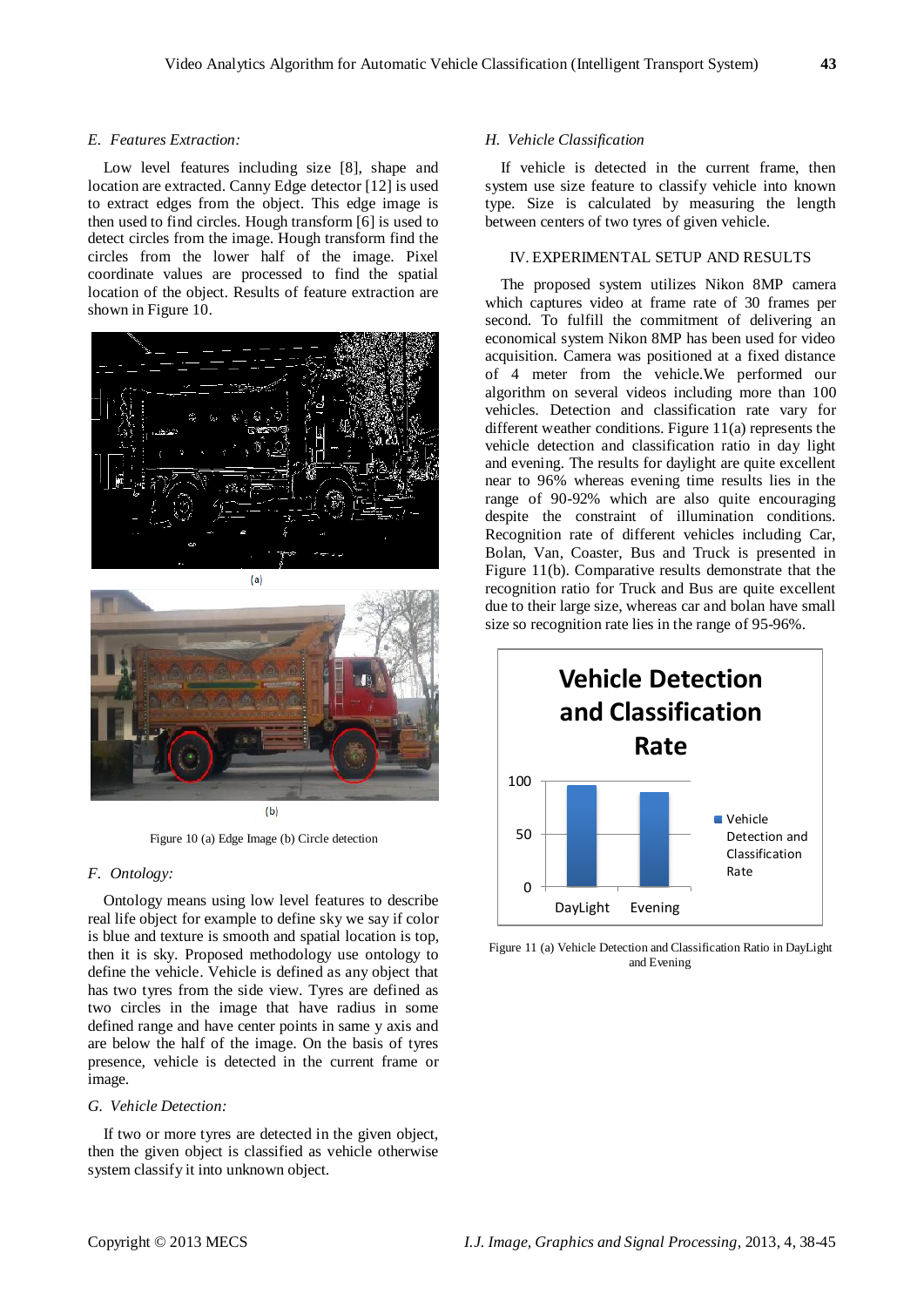

Figure 11(b) Vehicle Detection and Classification Ratio of different Vehicles

Proposed system classifies vehicles into one of the known class as given in Table 2. Results of vehicle detection and classification are shown in Figure 12.

Table 2Vehicle Classification Types

| <b>Class</b>   | <b>Type</b>             | <b>Vehicles</b>              |
|----------------|-------------------------|------------------------------|
| A              | Private Cars            | Car, jeep, bolan             |
| B <sub>1</sub> | <b>Public Transport</b> | Van, coaster                 |
| B <sub>2</sub> | <b>Public Transport</b> | <b>Bus</b>                   |
| C <sub>1</sub> | <b>Heavy Vehicle</b>    | Bedford truck,<br>dump truck |
| C <sub>2</sub> | <b>Heavy Vehicle</b>    | Crane, trailor               |





Figure 12 Vehicle Detection and Classification

#### V. CONCLUSION AND FUTURE WORK

The proposed system provides economical and efficient solution for vehicle detection and vehicle classification using video from the side view. Proposed system uses low level features such as size, shape and location for detection and classification of vehicle. The proposed system can be extended to include more vehicle classes for detection and classification. One of the possible extension can also be to consider frontal and back view of vehicle for classification.

# **REFERENCES**

- [1] Wei Wang, Yulong Shang, Jinzhi Guo, Zhiwei Qian," Real-time vehicle classification based on eigenface" Consumer Electronics, Communications and Networks (CECNet), 2011 IEEE International Conference.
- [2] Jun-Wei Hsieh," Automatic Traffic Surveillance System for Vehicle Tracking and Classification", june 2006 Intelligent Transportation Systems, IEEE Transactions, Journals & Magazines
- [3] Goyal, A, "A Neural Network based Approach for the Vehicle Classification", Computational Intelligence in Image and Signal Processing, 2007. CIISP 2007. IEEE Symposium, 1-5 April 2007
- [4] [Tao](http://ieeexplore.ieee.org/search/searchresult.jsp?searchWithin=p_Authors:.QT.Tao%20Xu.QT.&newsearch=partialPref) Xu [,Hong](http://ieeexplore.ieee.org/search/searchresult.jsp?searchWithin=p_Authors:.QT.Hong%20Liu.QT.&newsearch=partialPref) Liu , [YueliangQian](http://ieeexplore.ieee.org/search/searchresult.jsp?searchWithin=p_Authors:.QT.Yueliang%20Qian.QT.&newsearch=partialPref) , Han [Zhang,](http://ieeexplore.ieee.org/search/searchresult.jsp?searchWithin=p_Authors:.QT.Han%20Zhang.QT.&newsearch=partialPref) "A novel method for people and vehicle classification based on Hough line feature", [Information](http://ieeexplore.ieee.org/xpl/mostRecentIssue.jsp?punumber=5753869) Science and Technology (ICIST), 2011 [International](http://ieeexplore.ieee.org/xpl/mostRecentIssue.jsp?punumber=5753869) Conference , 26-28 March 2011
- [5] [Xiaoxu](http://ieeexplore.ieee.org/search/searchresult.jsp?searchWithin=p_Authors:.QT.Xiaoxu%20Ma.QT.&newsearch=partialPref) Ma; [Grimson,](http://ieeexplore.ieee.org/search/searchresult.jsp?searchWithin=p_Authors:.QT.Grimson,%20W.E.L..QT.&newsearch=partialPref) W.E.L. ," Edge-based rich representation for vehicle classification", Computer Vision, 2005. ICCV 2005. Tenth IEEE International Conference, 17-21 Oct. 2005
- [6] [Mazaheri,](http://ieeexplore.ieee.org/search/searchresult.jsp?searchWithin=p_Authors:.QT.Mazaheri,%20M..QT.&newsearch=partialPref) M. , "Real time adaptive background estimation and road segmentation for vehicle classification", Electrical Engineering (ICEE), 2011 19th Iranian Conference, 17-19 May 2011
- [7] [Jin-Cyuan](http://ieeexplore.ieee.org/search/searchresult.jsp?searchWithin=p_Authors:.QT.Jin-Cyuan%20Lai.QT.&newsearch=partialPref) Lai [;Shih-Shinh](http://ieeexplore.ieee.org/search/searchresult.jsp?searchWithin=p_Authors:.QT.Shih-Shinh%20Huang.QT.&newsearch=partialPref) Huang ; [Chien-Cheng](http://ieeexplore.ieee.org/search/searchresult.jsp?searchWithin=p_Authors:.QT.Chien-Cheng%20Tseng.QT.&newsearch=partialPref) [Tseng](http://ieeexplore.ieee.org/search/searchresult.jsp?searchWithin=p_Authors:.QT.Chien-Cheng%20Tseng.QT.&newsearch=partialPref) , "Image-based vehicle tracking and classification on the highway", Green Circuits and Systems (ICGCS), 2010 International Conference, 21-23 June 2010
- [8] [Zezhi](http://ieeexplore.ieee.org/search/searchresult.jsp?searchWithin=p_Authors:.QT.Zezhi%20Chen.QT.&newsearch=partialPref) Chen [,Pears,](http://ieeexplore.ieee.org/search/searchresult.jsp?searchWithin=p_Authors:.QT.Pears,%20N..QT.&newsearch=partialPref) N. ; [Freeman,](http://ieeexplore.ieee.org/search/searchresult.jsp?searchWithin=p_Authors:.QT.Freeman,%20M..QT.&newsearch=partialPref) M. ; ," [Road](http://ieeexplore.ieee.org/search/searchresult.jsp?searchWithin=p_Authors:.QT.Austin,%20J..QT.&newsearch=partialPref) vehicle [classification](http://ieeexplore.ieee.org/search/searchresult.jsp?searchWithin=p_Authors:.QT.Austin,%20J..QT.&newsearch=partialPref) using Support Vector Machines", Intelligent [Computing](http://ieeexplore.ieee.org/search/searchresult.jsp?searchWithin=p_Authors:.QT.Austin,%20J..QT.&newsearch=partialPref) and Intelligent Systems, 2009. ICIS 2009. IEEE [International](http://ieeexplore.ieee.org/search/searchresult.jsp?searchWithin=p_Authors:.QT.Austin,%20J..QT.&newsearch=partialPref) [Conference,](http://ieeexplore.ieee.org/search/searchresult.jsp?searchWithin=p_Authors:.QT.Austin,%20J..QT.&newsearch=partialPref) 20-22 Nov. 2009
- [9] [Kafai,](http://ieeexplore.ieee.org/search/searchresult.jsp?searchWithin=p_Authors:.QT.Kafai,%20M..QT.&newsearch=partialPref) M. ; [Bhanu,](http://ieeexplore.ieee.org/search/searchresult.jsp?searchWithin=p_Authors:.QT.Bhanu,%20B..QT.&newsearch=partialPref) B. ," Dynamic Bayesian Networks for Vehicle Classification in Video", Industrial Informatics, IEEE Transactions Journals & Magazines, Feb. 2012
- [10] [Zhong](http://ieeexplore.ieee.org/search/searchresult.jsp?searchWithin=p_Authors:.QT.Zhong%20Qin.QT.&newsearch=partialPref) Qin, Guangzhou, "Method of vehicle classification based on video", Advanced Intelligent